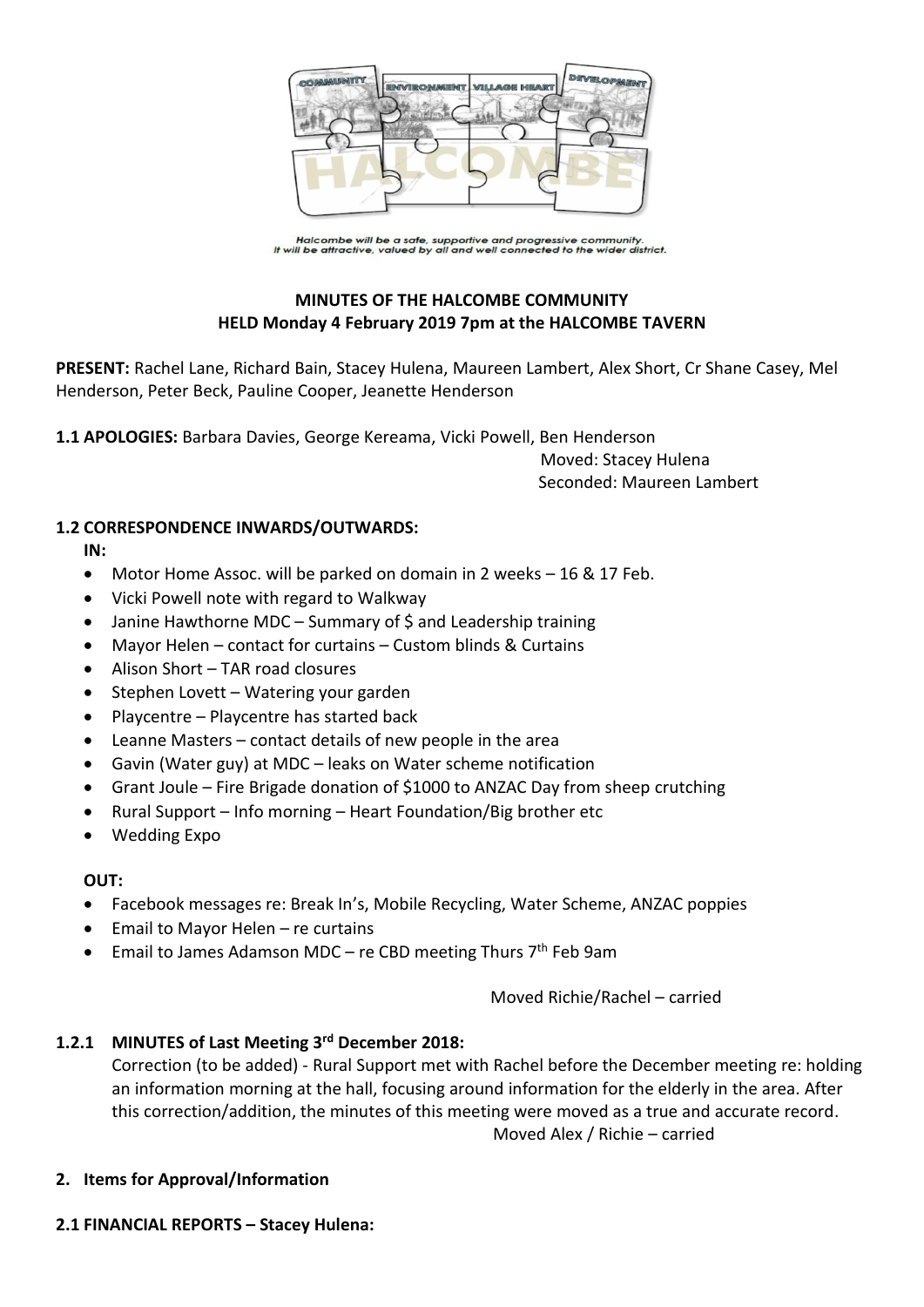#### **2.2 FINANCIAL REPORTS:**

|                        | <b>Opening Balance as at</b><br>01/12/18 | <b>Deposits</b> | <b>Expenses</b> | <b>Closing Balance as at</b><br>31/01/19 |
|------------------------|------------------------------------------|-----------------|-----------------|------------------------------------------|
| <b>General Account</b> | \$10,846.38                              | \$505.50        | \$182.98        | \$11,168.90                              |
| <b>Hall Operating</b>  | \$1,889.37                               | \$0             | \$75.82         | \$1,813.55                               |
| <b>ANZAC Day</b>       | \$940.14                                 | \$0             | \$230.40        | \$709.74                                 |
| <b>Hall Refurb</b>     | \$8045.00                                | \$0             | \$0             | \$8045.00                                |
| <b>Community Fund</b>  | \$9,437.50                               | \$0             | \$0             | \$9,437.50                               |

#### **For details see attached reports.**

- Need to set up a 'Livestock Account' at BNZ and transfer \$ to this account.
- MDC funding reconciliation 2017/2018 still needs to be done (Rachel)
- Allocation of MDC funding for 2019/2020 projects needs to be done (Rachel to send out sheet as discussion to be had at March meeting).
- Sheet for and new or existing "LTP-type-projects" also to be submitted (Rachel to send out this sheet as well and discussion to be had at March meeting)
- Accounts to be passed for payment:
	- o Jeannette Henderson ANZAC 'clay' \$66.00
	- o MACC Pottery Club ANZAC \$184.00

Moved Pauline / Peter – carried

#### **2.2 COUNCIL REPORT – Cr Shane Casey:**

- Mental Health & Suicide workshop 80 attended, strategies
- Levin Street Drain barrier installed. Green Waste has been dumped at the fence already.
- Fly tipping at Recycling Centre
- Wilson Road Tarseal problem
- MDC Planned events for Community Committees:
	- $\circ$  Community Committee Leadership. Monday 18<sup>th</sup> Feb at 5.30pm with Katherine. Names and number to Janine by  $13<sup>th</sup>$  Feb
	- o Community Funding Planning. No LTP this year so need projects identified with associated cost (2019-2020 and 2021-2031). Include roll over \$\$ - This need to be completed by 31<sup>st</sup> March.
	- o Annual Joint Hall & Communities Committees Wednesday 6<sup>th</sup> March 5pm. Workshop 5.30-7pm followed by Presentation 7-8.30pm

#### **3. Other Business**



#### **3.1 Focus #1 – Walkway & Domain**

 Vicki's letter was read out and her sentiment was echoed by the whole group. The walkway project is beginning to get on top of us, with no end in sight. Discussion was had around asking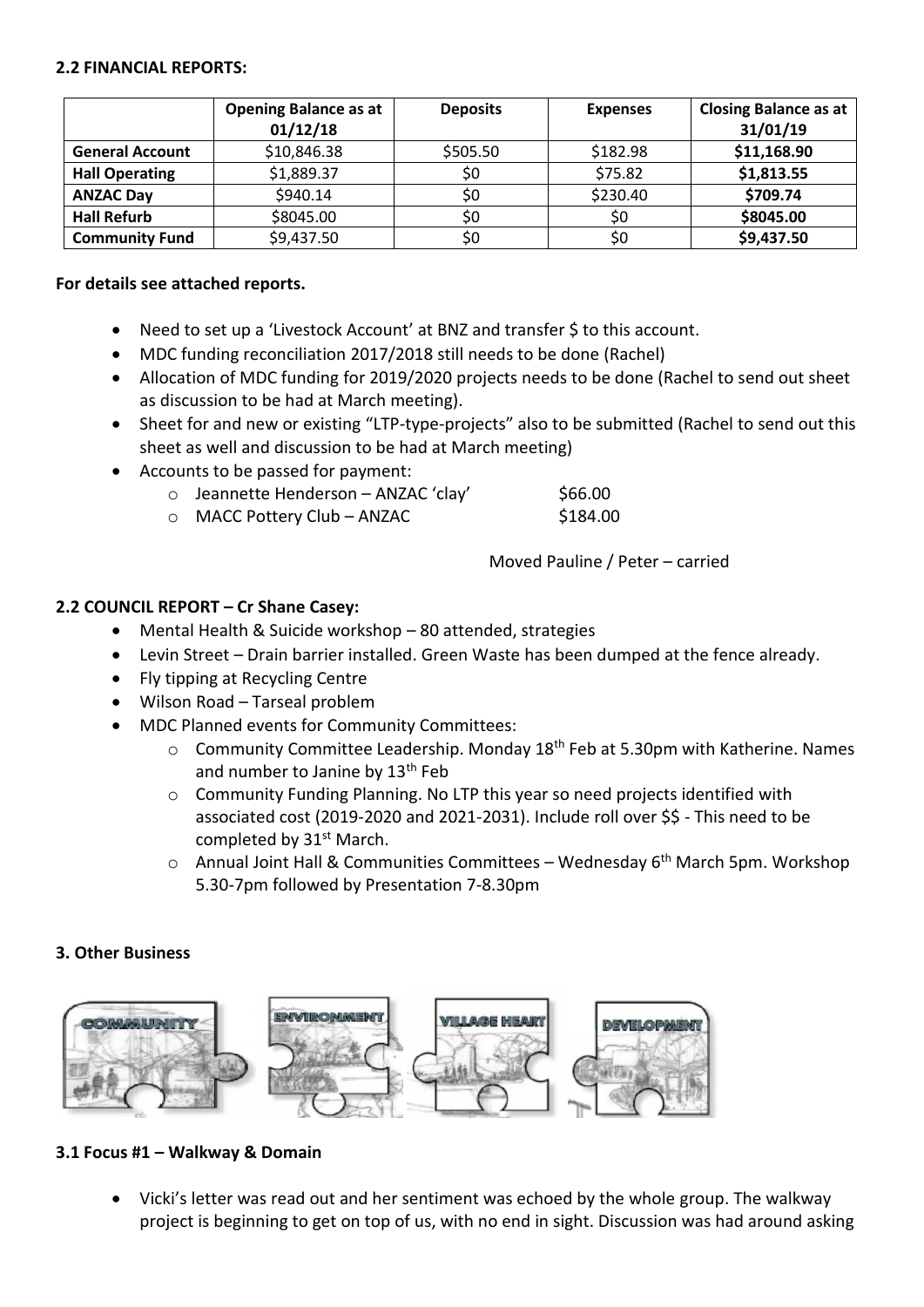families to take an area to look after, however with further discussion it was felt this wouldn't be sustainable. To complete the walkway it needs more investment than what it has been getting – both in time and money.

- It was always the plan to get it to a point and then hand it over to MDC and it was decided that the time to start actively pursuing this to happen is now.
- We don't want our fabulous, dedicate committee to feel "defeated" about the good things they do in the community and the difference they make.
- Rachel is meeting with James Adamson (MDC) this week and will discuss a handover plan. This will include the recommendation that a significant portion of the walkway be grassed and added to the mowing plan.
- In the meantime:
	- The mound by the Levin Street drain is messy and unsightly. We ask that this be sprayed and got rid of (top soil can be used to cover areas for regrassing??)
	- Nightshade and Blackberry are becoming a problem again. Specialist spray is needed.
	- Wind has lifted the carpet that has been laid. A lot more mulch is needed so all the carpet can be covered. Paul Hughes is busy with his contracting business now so is unable to deliver any more.
	- Trees becoming overcome with flax on embankment flax needs trimming.
	- More mulch is also needed on the embankment.
	- The HCDG will plan a working bee to plant '**Pohutikawa'** trees where there are plaques without trees (It was voted that we would stick with Pohutukawas rather than Bottle Brushes as discussed at the previous meeting – **unanimous vote).**
	- Some of the plaques would also be moved at this working bee so that the grassed areas were more open and free of obstacles.
- A thank you letter to be sent to Vicki and Andre for doing such a fantastic job on the Walkway.

## **3.2 Focus #2 - Hall & Hall Kitchen**

- A big thank you to Mel Henderson for her commitment & coordinating of the hall.
- Thank you to Maureen Lambert for volunteering to take it over.
- Maureen held a meeting at the hall. Following items discussed:
	- o Big door in bar will become a double door (rather than a "stable door").
	- o Maureen will paint the bar area.
	- o Mel (Flooring Xtra Feilding) will donate and install the lino for the bar area once all work completed.
	- o Colin to sand and polyuathene the bar counter.
	- o Florescent lights to be installed in bar.
	- o Looking at installing a pump to the header tank to increase water pressure to ZIP in kitchen.
	- o Look at dishwasher at later date.
	- o Need units for the bar area.
	- o Alarm almost installed.
	- o Bug buster around all windows \$230 approx. **Unanimous vote to go ahead**

## **3.3 Focus #3 - ANZAC Day**

- Funding issues ECCT having problems with HCT involvement so may have to look at Grass Root funding of \$4,000 instead of full amount required.
- Another option is to set up a 'Give-a-little' page to try to raise \$3,000-\$5,000.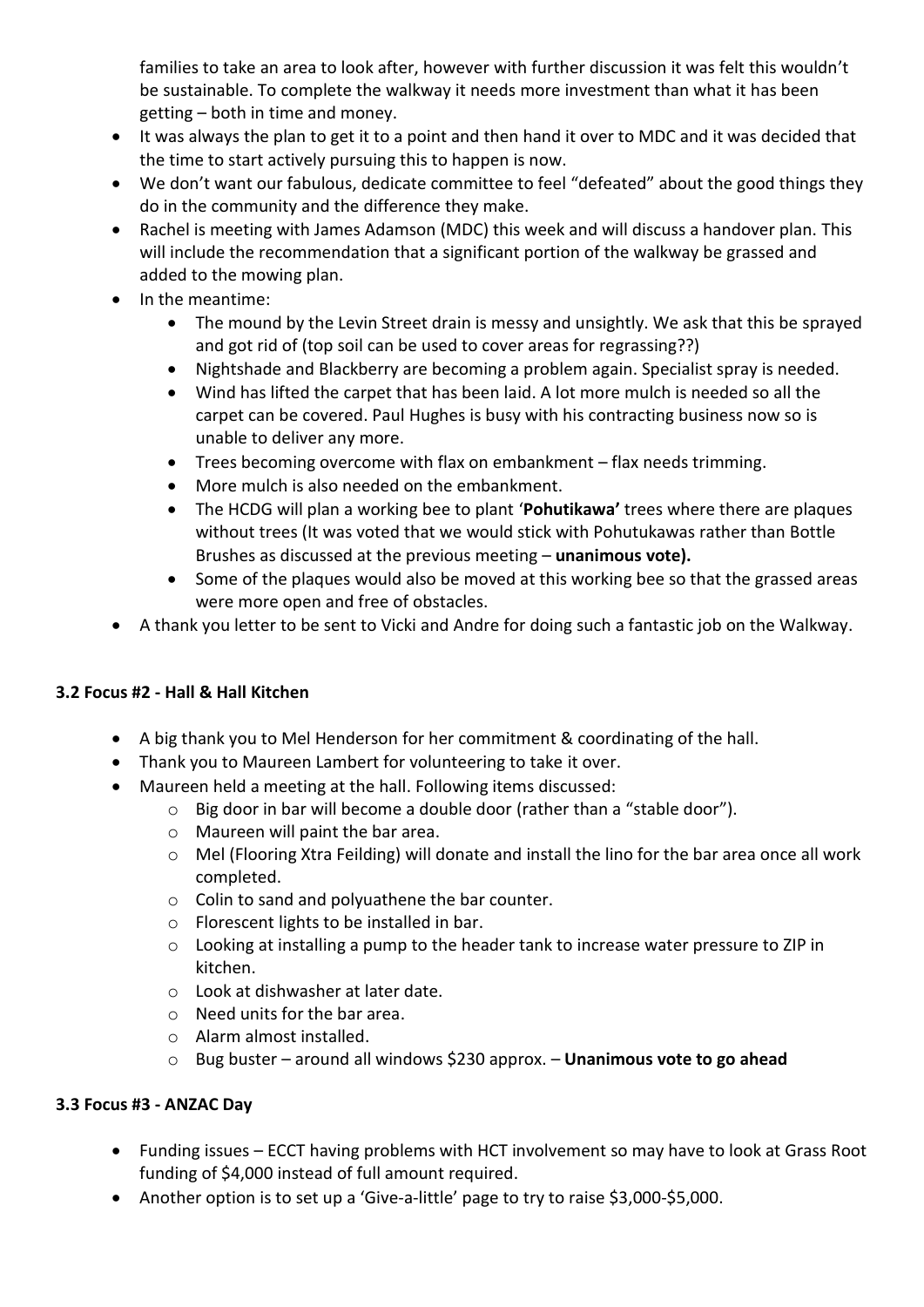- Send out Media Release to get our story out there to help with Crowd funding. We need to 'Market' our ANZAC Day – links with Ohakea (Wayne to contact Jim Rankin).
- Sharing stories about the effect of war on families.
- Providing food to visitors is proving to be a problem with cost \$\$\$.
- Playcentre providing 400 sandwiched free of charge.
- Poppies we are starting to make another 300 poppies on Sunday  $10^{th}$  Feb.
- Military Vehicles double amount this year.
- Kirsten please copy & paste anything that needs to go out via email to Rachel.
- Advertise on Neighbourly, Halcombe website, Facebook etc.

## **3.4 Focus #4 - Cenotaph & recreational area**

- Rachel has updated our 'CBD/Rec area' Plan and will be meeting with James Adamson of MDC this week to discuss how we can get some action.
- High priority is getting lights to light up the Cenotaph.

## **3.5 SUBPROJECTS:**

## **Roading Update**

• Nothing to report

## **Community Get Togethers**

- School Gala Saturday 23 $rd$  March
- Auction Night Saturday  $13<sup>th</sup>$  April. The HCDG will be very limited with regards to man-power available for pre-Auction organisation due to current work-loads this year.
	- o Jeannette to send out letters (Rachel has the contacts and letter template).
	- o Rachel, Stacey, Mel & Pauline to do follow up.
	- o Shane happy to collect goods.

## **Cemetery Land**

• Sub account still yet to be set up.

# **Communication (Cell, landline, internet)**

 No progress update. The Rural Connectivity Group have been VERY quiet re: questioning around their last communication that indicated putting a tower in the village area was looking like the best option.

**Entrance Signs** – no progress to report

**Neighbourhood Support/Civil Defence/Police** – Workshop in Feilding with new coordinator. There has been more police presence which the village has welcomed.

**Power capacity in village** – no progress to report.

**Christmas Lights** – no progress to report.

**Rangitikei River Access** – lots of work by Horizons at Reu Reu road end. Access is by 4x4 only.

**Sewerage** – no progress report.

**Storm water** – digging out of drains behind houses on Willoughby Street has been done by Higgins. Hamish Waugh, Shane Casey & Stacey Hulena met last Friday to view progress.

**Recycling** – Mobile Recycling Centre (MRC) fly tipping has started again. Interestingly this has coincided with school starting back. Needs emptying (Rachel has rung this in). Thank you for the new signs around the MRC area.

## **4.0 General Business**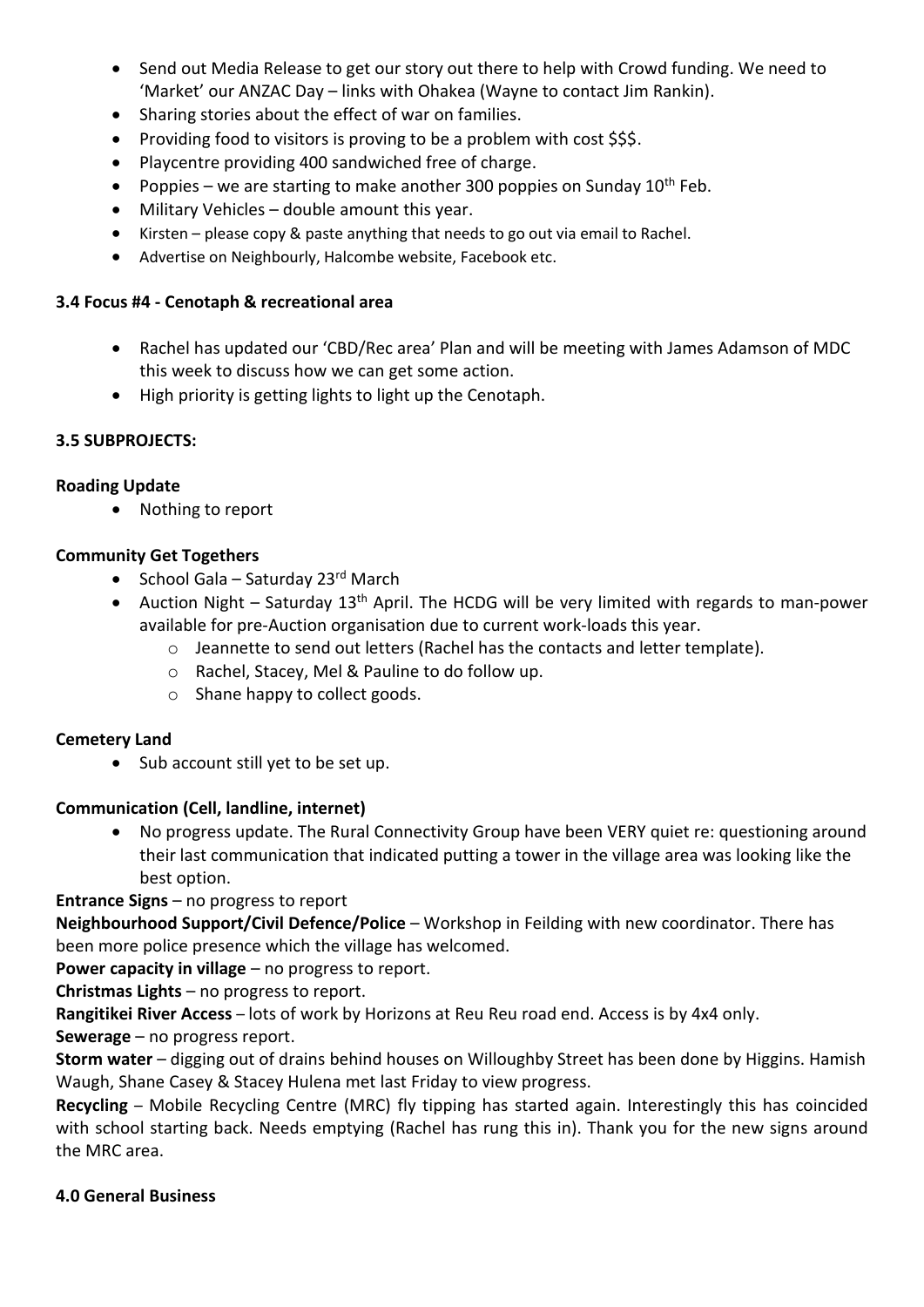#### **Other Items**

- David Johnston & Tamsin Darragh have moved to Nelson. David especially has been a wonderful supporter of the HCDG, often accepting the call to be MC at various events. We are sorry to have missed the opportunity to say thank you in person however it was agreed that a gift of thanks will be organised and sent to them.
- Financials for MDC split of funds for projects and extra bits for LTP. All to think about and discuss at start of next meeting.

#### Meeting closed

**Next Meeting Date: Monday 4 th March 2019 at 7pm in the Halcombe Tavern**